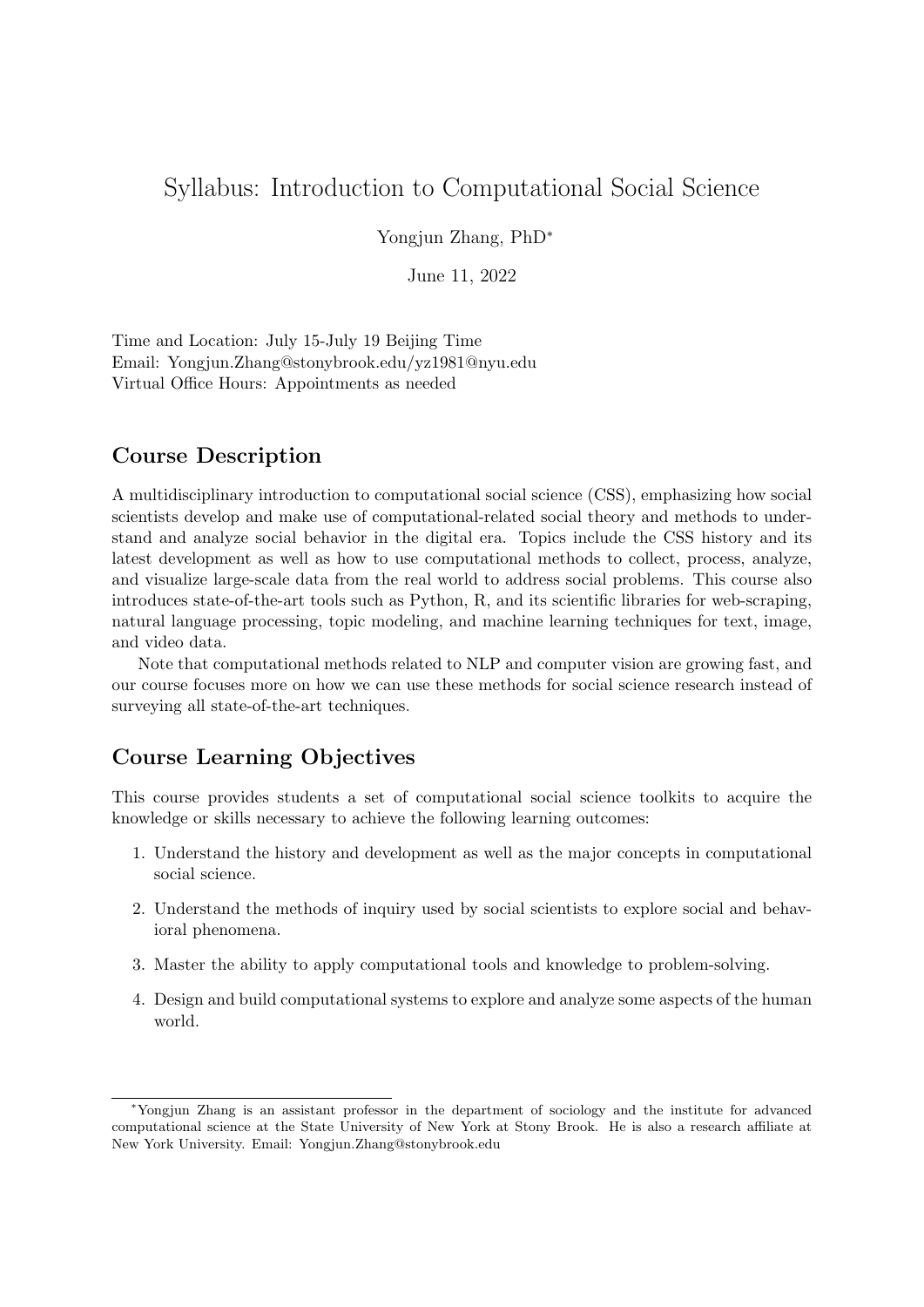## Textbooks and Other Useful Materials

## Required:

- 1. Justin Brimmer, Margaret E. Roberts, and Brandon M. Stewart. 2022. Text as Data: A New Framework for Machine Learning and the Social Sciences. Princeton University Press.
- 2. Ian Goodfellow, Yoshua Bengio and Aaron Courville. Deep Learning. [https://www.](https://www.deeplearningbook.org/) [deeplearningbook.org/](https://www.deeplearningbook.org/).
- 3. Hadley Wickham and Garrett Grolemund. 2016. R for Data Science. [https://r4ds.](https://r4ds.had.co.nz/) [had.co.nz/](https://r4ds.had.co.nz/)
- 4. Francois Chollet. Deep Learning with Python, Second Edition. OR Deep Learning with R.

## Optional:

- 1. Matthew J. Salganik. 2017. Bit by Bit: Social Research in the Digital Age. Princeton University Press. <http://www.bitbybitbook.com>
- 2. Steven Bird, Ewan Klein, and Edward Loper. 2009. Natural Language Processing with Python. O'Reilly Media. <https://www.nltk.org/book/>
- 3. Hadley Wickham. Advanced R. <https://adv-r.hadley.nz/>
- 4. Kieran Healy. Data Visualization. <https://socviz.co/>
- 5. Eli Stevens, Luca Antiga, Thomas Viehmann. Deep Learning with PyTorch.

### Course website:

Our course materials, schedule, and announcements will be hosted on intro2css [https://](https://yongjunzhang.com/intro2css/) [yongjunzhang.com/intro2css/](https://yongjunzhang.com/intro2css/).

## Course Requirements and Evaluation

The course will be broadly divided into three modules: CSS basics, Text as Data, and Image as Data. Each module will introduce the basic and latest methods as well as relevant social research using associated methods. Students can choose the specific module that is particularly helpful in their research to develop their final research proposal. For each meeting, it is a mix of mini-lecture, guest speech, instructor or student-led discussions, and lab training. In the mini-lecture, the instructor will give an overview of the field and the development of research methods. In the mini-lab, the RAs will use R, Python, and relevant programming languages to walk through each method and prepare students with the necessary computational skills for their research. Students will be evaluated based on the following aspects:

## Research Proposal.

Students are required to develop a short research proposal (or use an existing one) integrating at least one of the methods introduced in the course. Particularly students are encouraged to use large-scale administrative and digital trace data hosted by Google BigQuery and other platforms or scraped by themselves.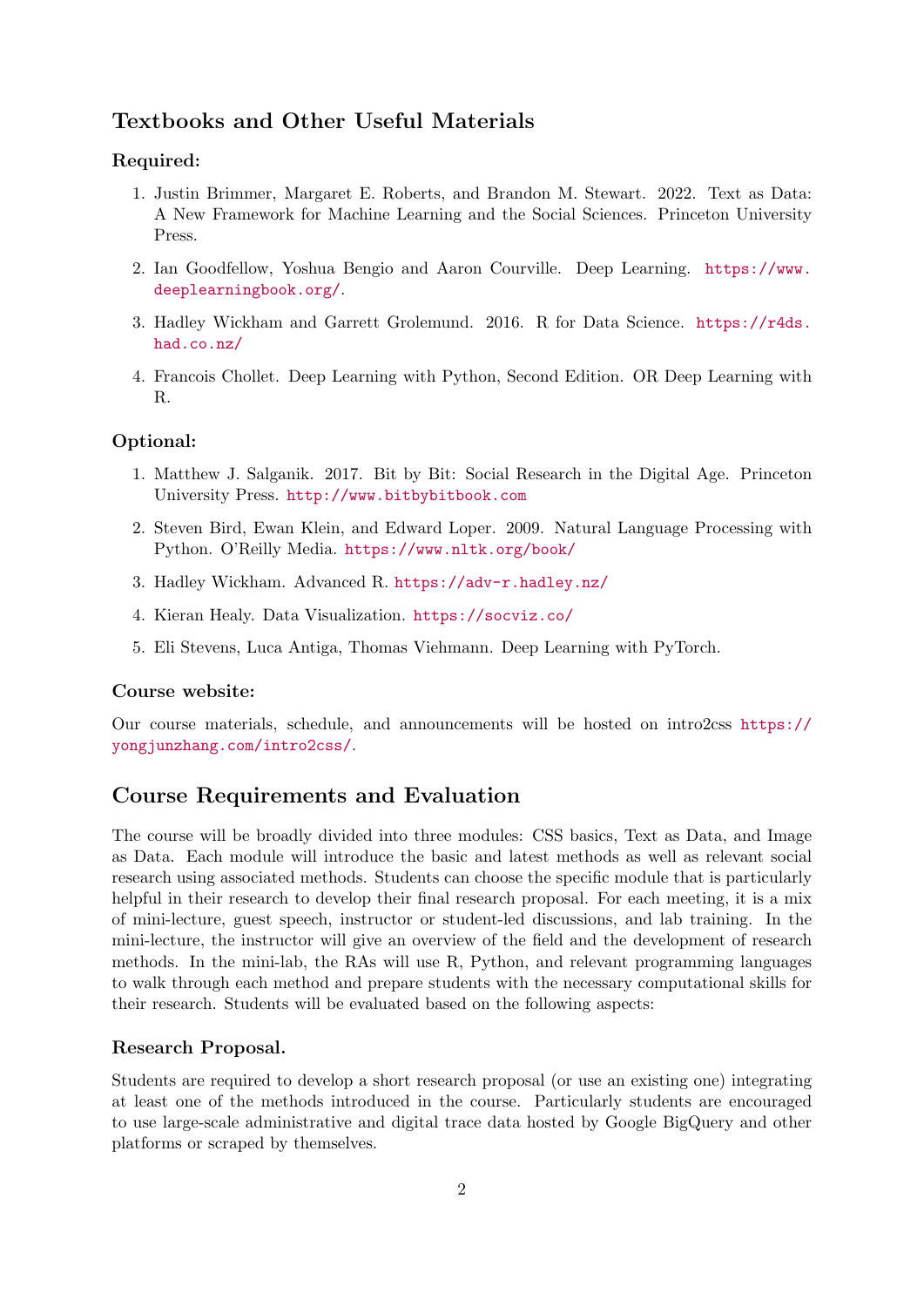## Coding Challenge.

Students are required to complete four coding challenges. The instructor will release problem sets as the semester progresses. Students need to submit a code report as well as the R or python script.

#### Class Participation.

Students are required to attend every session and prepare the assigned readings before each session. Students are also required to participate in the class discussion.

### Course Policies

We all share responsibility for maintaining an appropriate learning environment. For this reason, please mute yourself if attending zoom meetings or when others are speaking so that your peers are not distracted. Finally, all offline or online classroom behavior and discourse should reflect the values of respect and civility.

#### Composition of Final Grades

| Research Proposal x 1            | 30         |
|----------------------------------|------------|
| Coding Challenge $(4 \times 15)$ | 60         |
| Class Participation              | 10         |
| Total                            | 100 points |

Grade Scale:

 $95-122 = A$   $75-79 = B$ -  $0-59 = F$  $90-94 = A - 70-74 = C +$  $85-89 = B+ 65-69 = C$  $80-84 = B$  60-64 = C-

## Schedule

Note: The instructor reserves the right to modify the schedule as deemed necessary.

## Module 1: CSS Basics

Day 1 (07-15-2022)

### Unit 1. Welcome and Introduction to CSS

Topics: CSS, Big Data, and Data Science.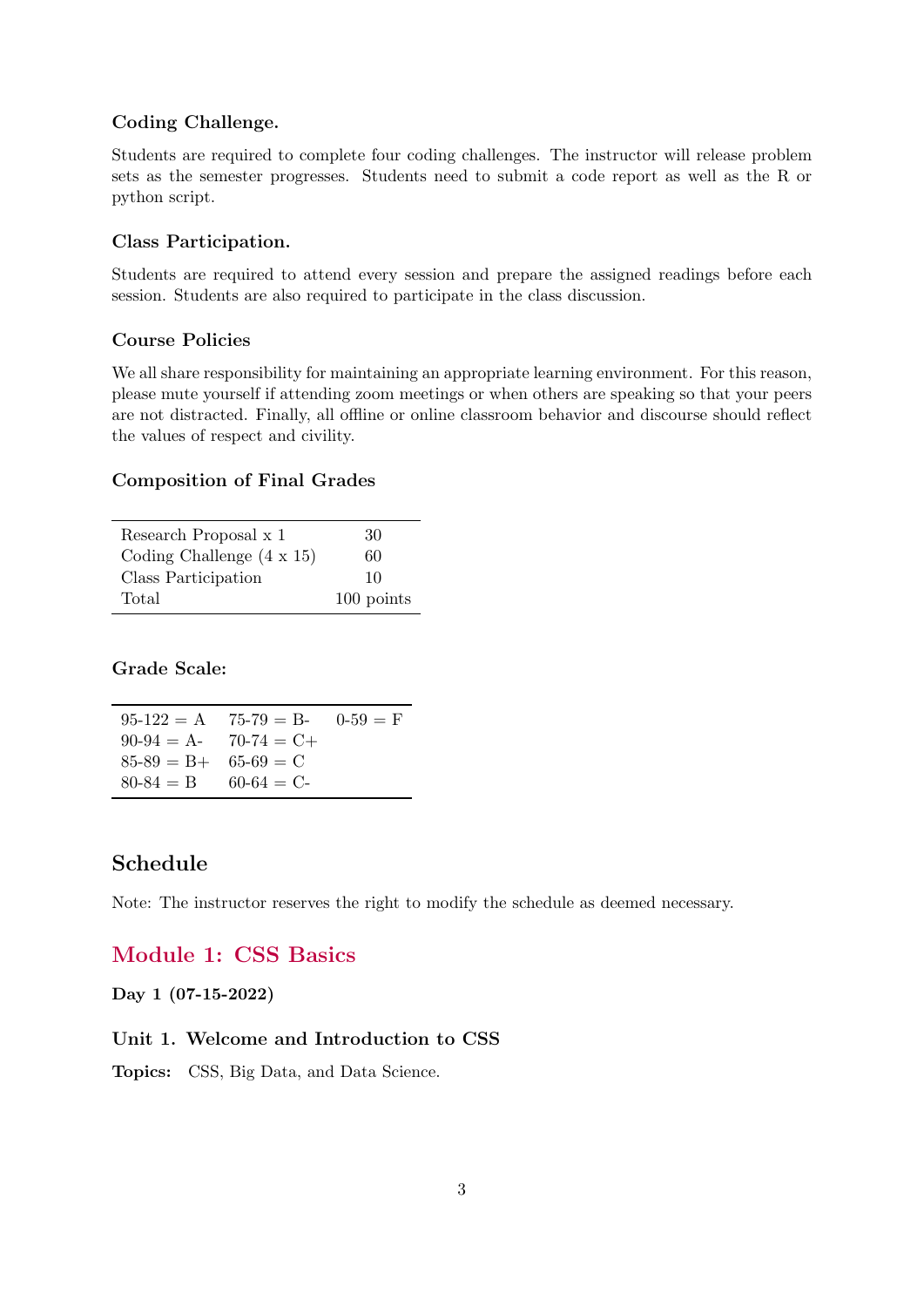#### Assigned Readings:

- 1. Lazer et al. 2009. "Computational Social Science." Science. [https://www.science.](https://www.science.org/doi/full/10.1126/science.1167742) [org/doi/full/10.1126/science.1167742](https://www.science.org/doi/full/10.1126/science.1167742)
- 2. David M. J. Lazer et al. 2020. "Computational social science: Obstacles and opportunities." Science, 369, 6507, Pp. 1060-1062. Publisher's Version Copy at [https:](https://j.mp/2YIuWdh) [//j.mp/2YIuWdh](https://j.mp/2YIuWdh)
- 3. Edelman et al. 2020. "Computational Social Science and Sociology." Annual Review of Sociology. <https://doi.org/10.1146/annurev-soc-121919-054621>
- 4. David Donoho. 2015. 50 Years of Data Science. [http://courses.csail.mit.edu/18.](http://courses.csail.mit.edu/18.337/2015/docs/50YearsDataScience.pdf) [337/2015/docs/50YearsDataScience.pdf](http://courses.csail.mit.edu/18.337/2015/docs/50YearsDataScience.pdf)
- 5. Buyalskaya, A., Gallo, M. and Camerer, C.F., 2021. The golden age of social science. Proceedings of the National Academy of Sciences, 118(5). [https://www.pnas.org/doi/](https://www.pnas.org/doi/10.1073/pnas.2002923118) [10.1073/pnas.2002923118](https://www.pnas.org/doi/10.1073/pnas.2002923118)

### Lab:

- 1. Github and version control; understand basic git commands, like git clone, git fetch, git pull, and git push;
- 2. install all necessary software like python, R, Rstudio, notebook, colab, github desktop, etc;
- 3. Understand how to use the command line, like how to run Python using terminal, etc.
- 4. Get Twitter Academic API for later use.

#### Unit 2. Conceptualizing CSS and Programming

Topics: methodological approach; algorithm bias; measurement bias; research ethics; etc.

- 1. Laura K. Nelson. 2017. Computational Grounded Theory: A Methodological Framework. Sociological Methods and Research. [https://journals.sagepub.com/doi/full/](https://journals.sagepub.com/doi/full/10.1177/0049124117729703) [10.1177/0049124117729703](https://journals.sagepub.com/doi/full/10.1177/0049124117729703)
- 2. Justin Brimmer, Margaret E. Roberts, and Brandon M. Stewart. 2022. Text as Data. Chapter 2 Social Science Research and Text Analysis.
- 3. Obermeyer, Ziad, et al. 2019. "Dissecting racial bias in an algorithm used to manage the health of populations." Science 366.6464: 447-453. [https://www.science.org/doi/](https://www.science.org/doi/full/10.1126/science.aax2342) [full/10.1126/science.aax2342](https://www.science.org/doi/full/10.1126/science.aax2342)
- 4. Schwemmer, Carsten, et al. 2020. "Diagnosing gender bias in image recognition systems." Socius. <https://journals.sagepub.com/doi/full/10.1177/2378023120967171>
- 5. Wagner, Claudia, et al. 2021. "Measuring algorithmically infused societies." Nature 595.7866: 197-204. <https://www.nature.com/articles/s41586-021-03666-1>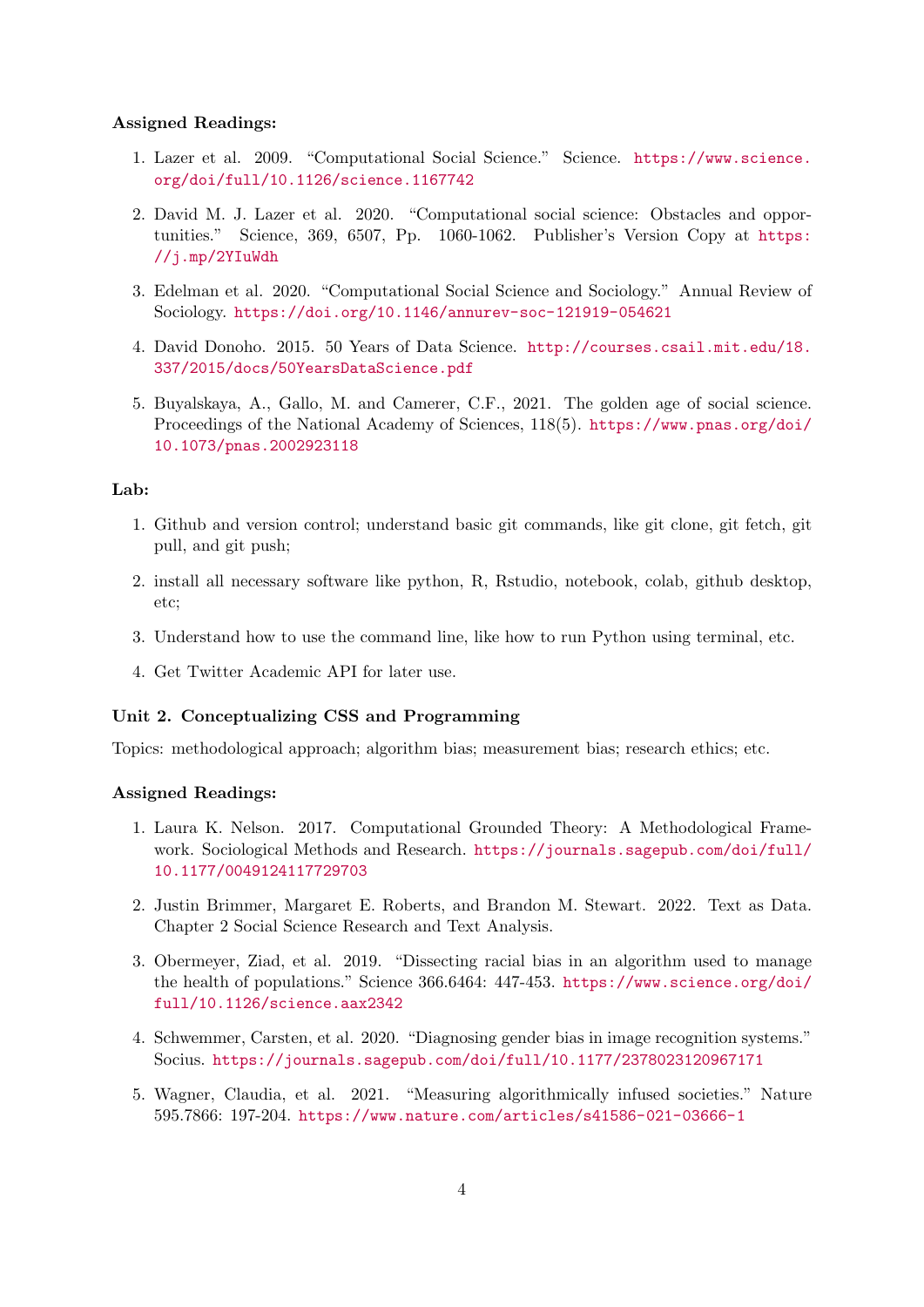- 6. Lazer, David, et al. 2021. "Meaningful measures of human society in the twenty-first century." Nature 595.7866: 189-196. <https://www.nature.com/articles/s41586-021-03660-7>
- 7. R for data science. Chapter 1-3. (Lab reading, Pls spend some time reading these chapters)

- 1. Basic programming in R or python
- 2. Understand how to read/save files
- 3. Basic data wrangling using tidyverse etc.
- 4. Understand regular expression

#### Unit 3. Machine Learning

Topics: Basics on supervised machine learning, deep learning

### Assigned Readings:

- 1. Ian Goodfellow, Yoshua Bengio and Aaron Courville. Deep learning. Chapter 5 and chapter 6. [https://www.deeplearningbook.org/lecture\\_slides.html](https://www.deeplearningbook.org/lecture_slides.html)
- 2. Grimmer, Justin, Margaret E. Roberts, and Brandon M. Stewart. "Machine Learning for Social Science: An Agnostic Approach." Annual Review of Political Science 24 (2021): 395-419. <https://www.annualreviews.org/doi/abs/10.1146/annurev-polisci-053119-015921>
- 3. Molina, Mario, and Filiz Garip. "Machine learning for sociology." Annual Review of Sociology 45 (2019): 27-45. <https://osf.io/a6r9g/download>
- 4. Athey, Susan, and Guido W. Imbens. "Machine learning methods that economists should know about." Annual Review of Economics 11 (2019): 685-725. [https://arxiv.org/](https://arxiv.org/abs/1903.10075) [abs/1903.10075](https://arxiv.org/abs/1903.10075)
- 5. Mehrabi, N., Morstatter, F., Saxena, N., Lerman, K. and Galstyan, A., 2021. A survey on bias and fairness in machine learning. ACM Computing Surveys (CSUR), 54(6), pp.1-35. <https://dl.acm.org/doi/abs/10.1145/3457607>
- 6. Francois Chollet. Deep Learning with Python, Second Edition. Chapter 1-3.
- 7. Optional: Max Kuhn and Kjell Johnson. Applied Predictive Modeling. [https://link.](https://link.springer.com/content/pdf/10.1007/978-1-4614-6849-3.pdf) [springer.com/content/pdf/10.1007/978-1-4614-6849-3.pdf](https://link.springer.com/content/pdf/10.1007/978-1-4614-6849-3.pdf)
- 8. Optional: R caret Package: https://topepo.github.io/caret/

#### Lab:

- 1. Using R caret package to do some basic supervised machine learning
- 2. Train a model to predict the gender of U.S. baby names using SSA data (code challenge)
- 3. SSA baby name data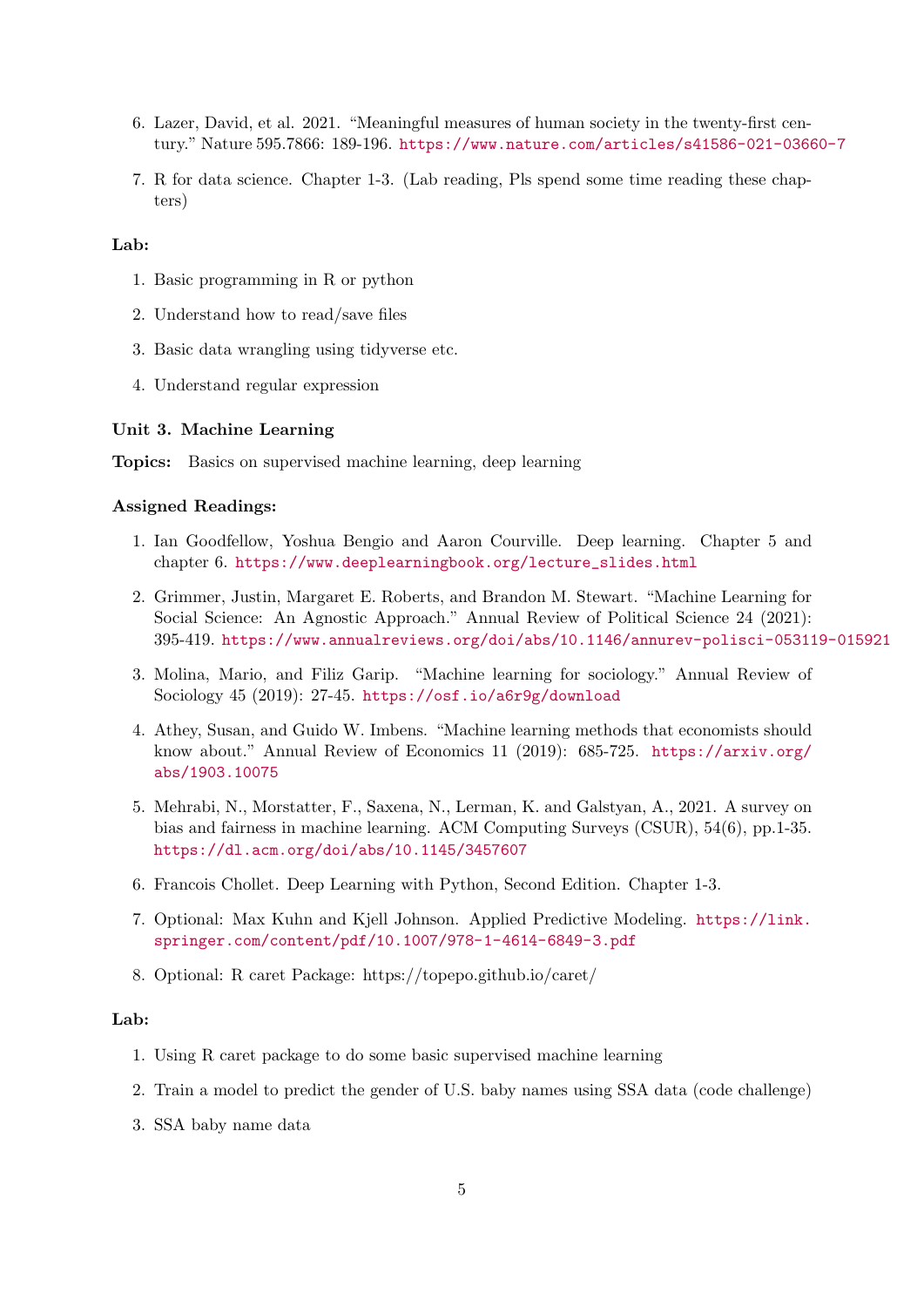## Module 2: Text as Data

Day 2 (07-16-2022)

#### Unit 4. Making sense of text as data

Topics: Natural Language Processing; Big Data and Parallel Computing

#### Assigned Readings:

- 1. Grimmer, Justin, Stewart, Brandon M. 2013. "Text as Data: The Promise and Pitfalls of Automatic Content Analysis Methods for Political Texts." Political Analysis 21:267–97. <https://www.jstor.org/stable/pdf/24572662.pdf>
- 2. Barber´a, P., Boydstun, A.E., Linn, S., McMahon, R. and Nagler, J., 2021. Automated text classification of news articles: A practical guide. Political Analysis, 29(1), pp.19-42. <https://doi.org/10.1017/pan.2020.8>
- 3. Monroe, Burt L., Colaresi, Michael P., Quinn, Kevin M.. 2008. "Fightin' Words: Lexical Feature Selection and Evaluation for Identifying the Content of Political Conflict." Political Analysis 16:372–403. <https://doi.org/10.1093/pan/mpn018>
- 4. Nardulli, Peter F., Althaus, Scott L., Hayes, Matthew. 2015. "A Progressive Supervisedlearning Approach to Generating Rich Civil Strife Data." Sociological Methodology 45:148–83. <https://journals.sagepub.com/doi/full/10.1177/0081175015581378>

## Lab:

- 1. Introduction to basic text analysis
- 2. How to run basic NLP tasks in R or Python
- 3. Read Chapters 1-3. Natural Language Processing with Python.

#### Unit 5. Getting Textual Data: Web Scraping, API, and Big Data

Topics: Introducing web scraping and API.

- 1. Sobel, Benjamin LW. "A New Common Law of Web Scraping." Lewis Clark L. Rev. 25 (2021): 147.
- 2. Luscombe, A., Dick, K. and Walby, K., 2022. Algorithmic thinking in the public interest: navigating technical, legal, and ethical hurdles to web scraping in the social sciences. Quality Quantity, 56(3), pp.1023-1044.
- 3. Twitter Academic API: [https://developer.twitter.com/en/products/twitter-api/](https://developer.twitter.com/en/products/twitter-api/academic-research) [academic-research](https://developer.twitter.com/en/products/twitter-api/academic-research)
- 4. Lin, H., Nalluri, P., Li, L., Sun, Y. and Zhang, Y., 2022, May. Multiplex Anti-Asian Sentiment before and during the Pandemic: Introducing New Datasets from Twitter Mining. In Proceedings of the 12th Workshop on Computational Approaches to Subjectivity, Sentiment Social Media Analysis (pp. 16-24). [https://aclanthology.org/2022.wassa-1.](https://aclanthology.org/2022.wassa-1.2/) [2/](https://aclanthology.org/2022.wassa-1.2/)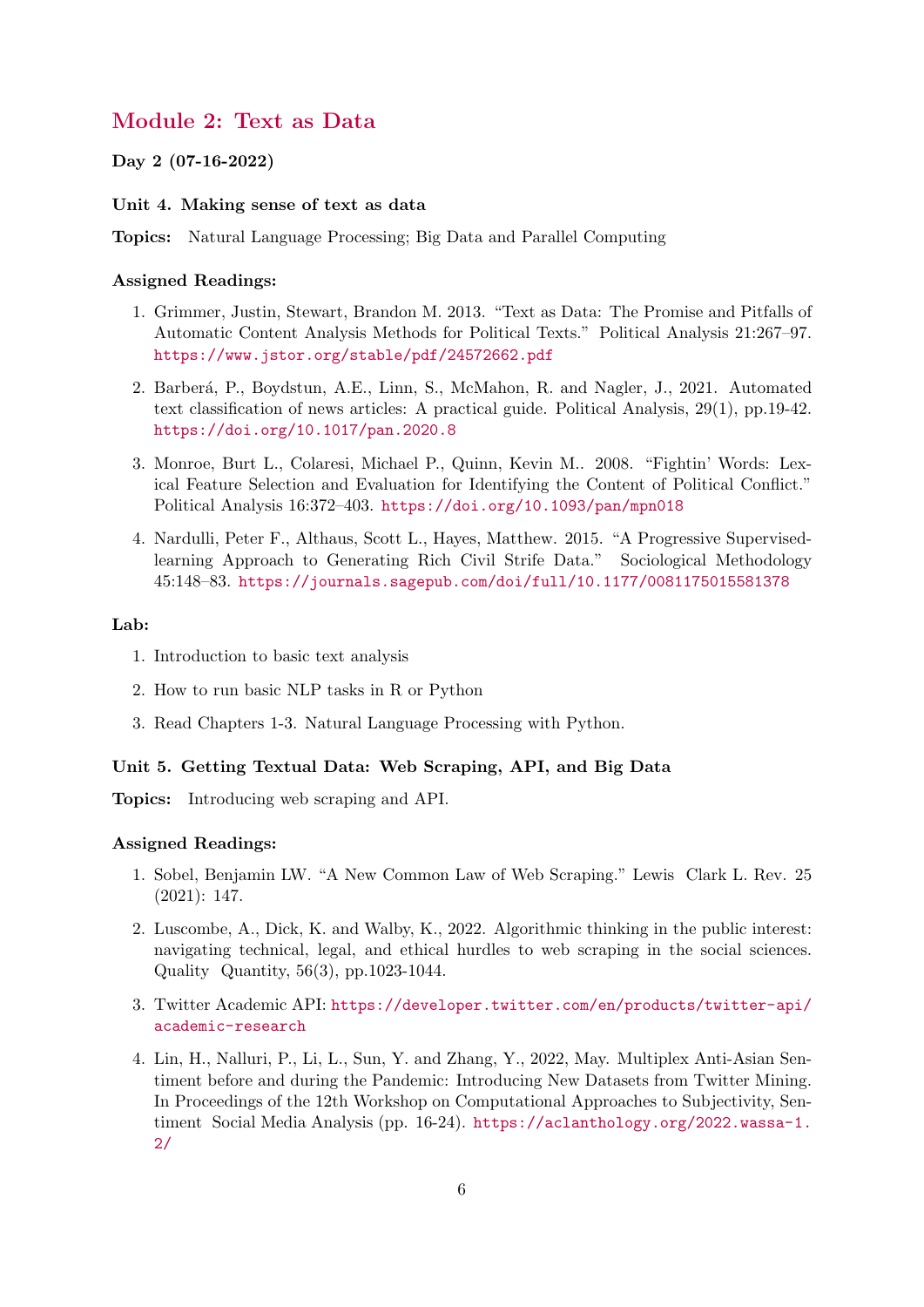- 5. Google Cloud APIs: <https://cloud.google.com/apis>
- 6. Google API Key: [https://developers.google.com/maps/documentation/maps-static](https://developers.google.com/maps/documentation/maps-static/get-api-key)/ [get-api-key](https://developers.google.com/maps/documentation/maps-static/get-api-key)
- 7. Google BigQuery: <https://cloud.google.com/bigquery/docs/quickstarts>
- 8. Lazer, D. and Radford, J., 2017. Data ex machina: introduction to big data. Annual Review of Sociology, 43, pp.19-39. [https://www.annualreviews.org/doi/abs/10.1146/](https://www.annualreviews.org/doi/abs/10.1146/annurev-soc-060116-053457) [annurev-soc-060116-053457](https://www.annualreviews.org/doi/abs/10.1146/annurev-soc-060116-053457)
- 9. Brown, J.R. and Enos, R.D., 2021. The measurement of partisan sorting for 180 million voters. Nature Human Behaviour, 5(8), pp.998-1008. [https://www.nature.com/](https://www.nature.com/articles/s41562-021-01066-z) [articles/s41562-021-01066-z](https://www.nature.com/articles/s41562-021-01066-z)
- 10. Hofstra, B., Kulkarni, V.V., Galvez, S.M.N., He, B., Jurafsky, D. and McFarland, D.A., 2020. The diversity–innovation paradox in science. Proceedings of the National Academy of Sciences, 117(17), pp.9284-9291. [https://www.pnas.org/doi/epdf/10.1073/pnas.](https://www.pnas.org/doi/epdf/10.1073/pnas.1915378117) [1915378117](https://www.pnas.org/doi/epdf/10.1073/pnas.1915378117)
- 11. Congressional Record for the 43rd-114th Congresses: Parsed Speeches and Phrase Counts [https://data.stanford.edu/congress\\_text](https://data.stanford.edu/congress_text)

- 1. Using R or python to scrape data from websites or social media platforms (e.g., twitter) (code challenge)
- 2. Understand how to use webdriver in data scraping
- 3. Understand how to use Google Cloud Service/Google API (e.g., How to use python to get data from bigquery)

## Unit 6. Retrieving Information: Topic Modeling

Topics: LDA and Structural Topic Model; Model Applications.

- 1. Blei, David M. 2012. "Probabilistic Topic Models." Communications of the ACM 55:77–84. (LDA) <https://dl.acm.org/doi/10.1145/2133806.2133826>
- 2. Mohr, John W., Bogdanov, Petko. 2013. "Introduction—Topic Models: What They Are and Why They Matter." Poetics 41 (6): 545–69. [https://www.sciencedirect.com/](https://www.sciencedirect.com/science/article/pii/S0304422X13000685) [science/article/pii/S0304422X13000685](https://www.sciencedirect.com/science/article/pii/S0304422X13000685)
- 3. Roberts, M.E., Stewart, B.M. and Tingley, D. 2014. stm: R package for structural topic models. Journal of Statistical Software,  $10(2)$ , pp. 1-40.\*\*\*\*\*\* (A package intro paper) <http://statistik-jstat.uibk.ac.at/article/view/v091i02>
- 4. DiMaggio, Paul, Nag, Manish, Blei, David. 2013. "Exploiting Affinities between Topic Modeling and the Sociological Perspective on Culture: Application to Newspaper Coverage of U.S. Government Arts Funding." Poetics 41:570–606. [https://www.sciencedirect](https://www.sciencedirect.com/science/article/pii/S0304422X13000661). [com/science/article/pii/S0304422X13000661](https://www.sciencedirect.com/science/article/pii/S0304422X13000661)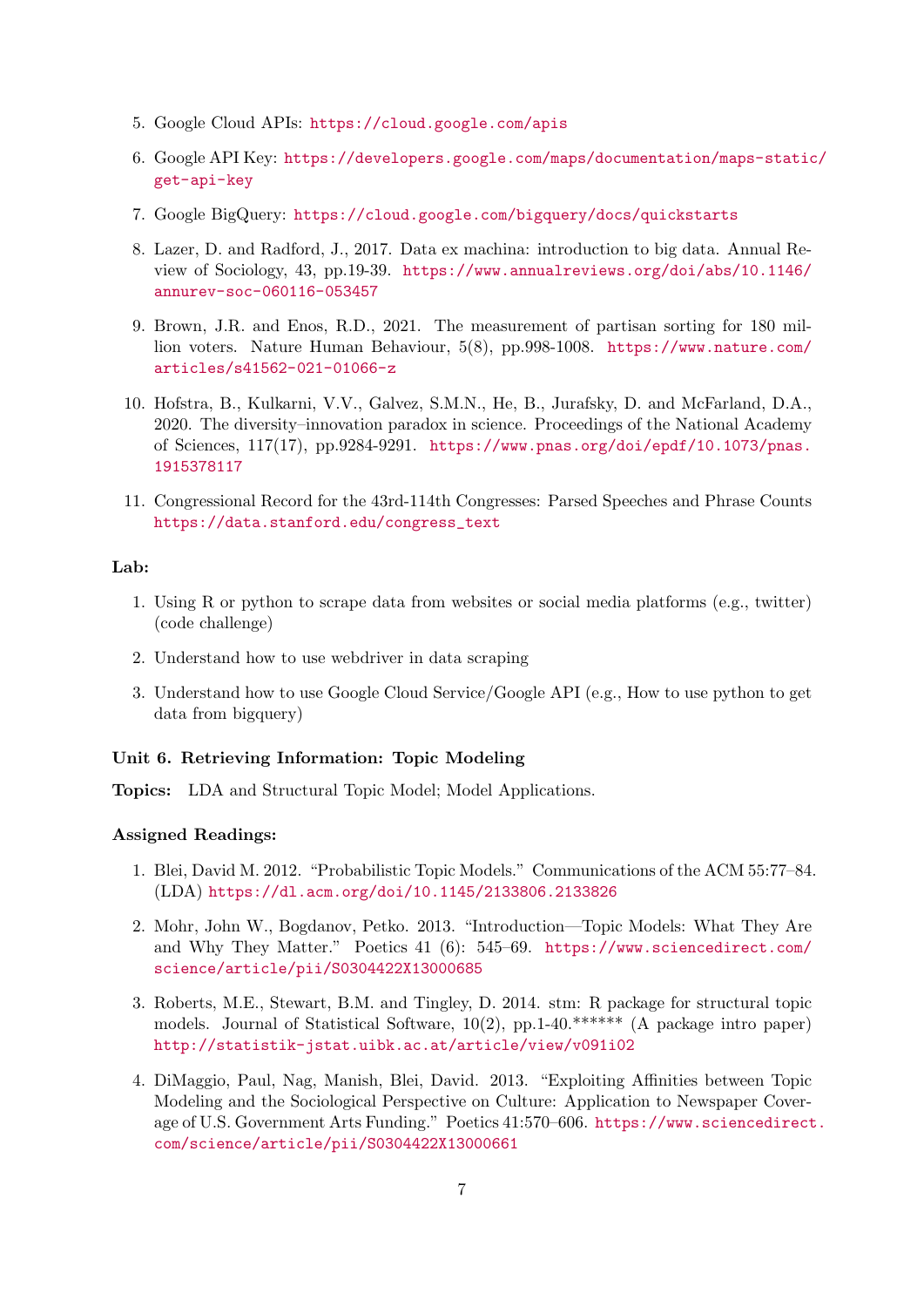- 5. Roberts, M.E., Stewart, B.M., Tingley, D., Lucas, C., Leder-Luis, J., Gadarian, S.K., Albertson, B. and Rand, D.G., 2014. "Structural topic models for open-ended survey responses." American Journal of Political Science, 58(4), pp.1064-1082. (STM) [https:](https://onlinelibrary.wiley.com/doi/full/10.1111/ajps.12103) [//onlinelibrary.wiley.com/doi/full/10.1111/ajps.12103](https://onlinelibrary.wiley.com/doi/full/10.1111/ajps.12103)
- 6. Barron, A.T., Huang, J., Spang, R.L. and DeDeo, S., 2018. "Individuals, institutions, and innovation in the debates of the French Revolution." Proceedings of the National Academy of Sciences, 115(18), pp.4607-4612. [https://www.pnas.org/doi/abs/10.1073/pnas.](https://www.pnas.org/doi/abs/10.1073/pnas.1717729115) [1717729115](https://www.pnas.org/doi/abs/10.1073/pnas.1717729115)
- 7. Choudhury, P., Wang, D., Carlson, N.A. and Khanna, T., 2019. Machine learning approaches to facial and text analysis: Discovering CEO oral communication styles. Strategic Management Journal, 40(11), pp.1705-1732. [https://onlinelibrary.wiley.com/](https://onlinelibrary.wiley.com/doi/full/10.1002/smj.3067) [doi/full/10.1002/smj.3067](https://onlinelibrary.wiley.com/doi/full/10.1002/smj.3067)
- 8. Barberá, P., Casas, A., Nagler, J., Egan, P.J., Bonneau, R., Jost, J.T. and Tucker, J.A., 2019. Who leads? Who follows? Measuring issue attention and agenda setting by legislators and the mass public using social media data. American Political Science Review, 113(4), pp.883-901. <https://doi.org/10.1017/S0003055419000352>

- 1. Steps to implement topic models via R (R library stm and topicmodels).
- 2. Steps to implement topic models via python gensim

Day 3 (07-16-2022)

#### Unit 7. Word Embedding and Transformers

Topics: Word embedding and transformers

- 1. Mikolov, T., Sutskever, I., Chen, K., Corrado, G.S. and Dean, J., 2013. Distributed representations of words and phrases and their compositionality. Advances in neural information processing systems, 26. <https://arxiv.org/abs/1310.4546>
- 2. Rong, Xin. "word2vec parameter learning explained." arXiv preprint arXiv:1411.2738 (2014).
- 3. Pennington, J., Socher, R. and Manning, C.D., 2014, October. Glove: Global vectors for word representation. In Proceedings of the 2014 conference on empirical methods in natural language processing (EMNLP) (pp. 1532-1543). [https://aclanthology.org/](https://aclanthology.org/D14-1162.pdf) [D14-1162.pdf](https://aclanthology.org/D14-1162.pdf)
- 4. Wu, X., Lin, W., Wang, Z. and Rastorgueva, E., 2020. Author2vec: A framework for generating user embedding. arXiv preprint arXiv:2003.11627. [https://arxiv.org/abs/](https://arxiv.org/abs/2003.11627) [2003.11627](https://arxiv.org/abs/2003.11627)
- 5. Nikhil Garg, Londa Schiebinger, Dan Jurafsky, and James Zou. 2018. Word embeddings quantify 100 years of gender and ethnic stereotypes. PNAS 201720347 (2018). [doi:](doi:10.1073/pnas.1720347115) [10.1073/pnas.1720347115](doi:10.1073/pnas.1720347115)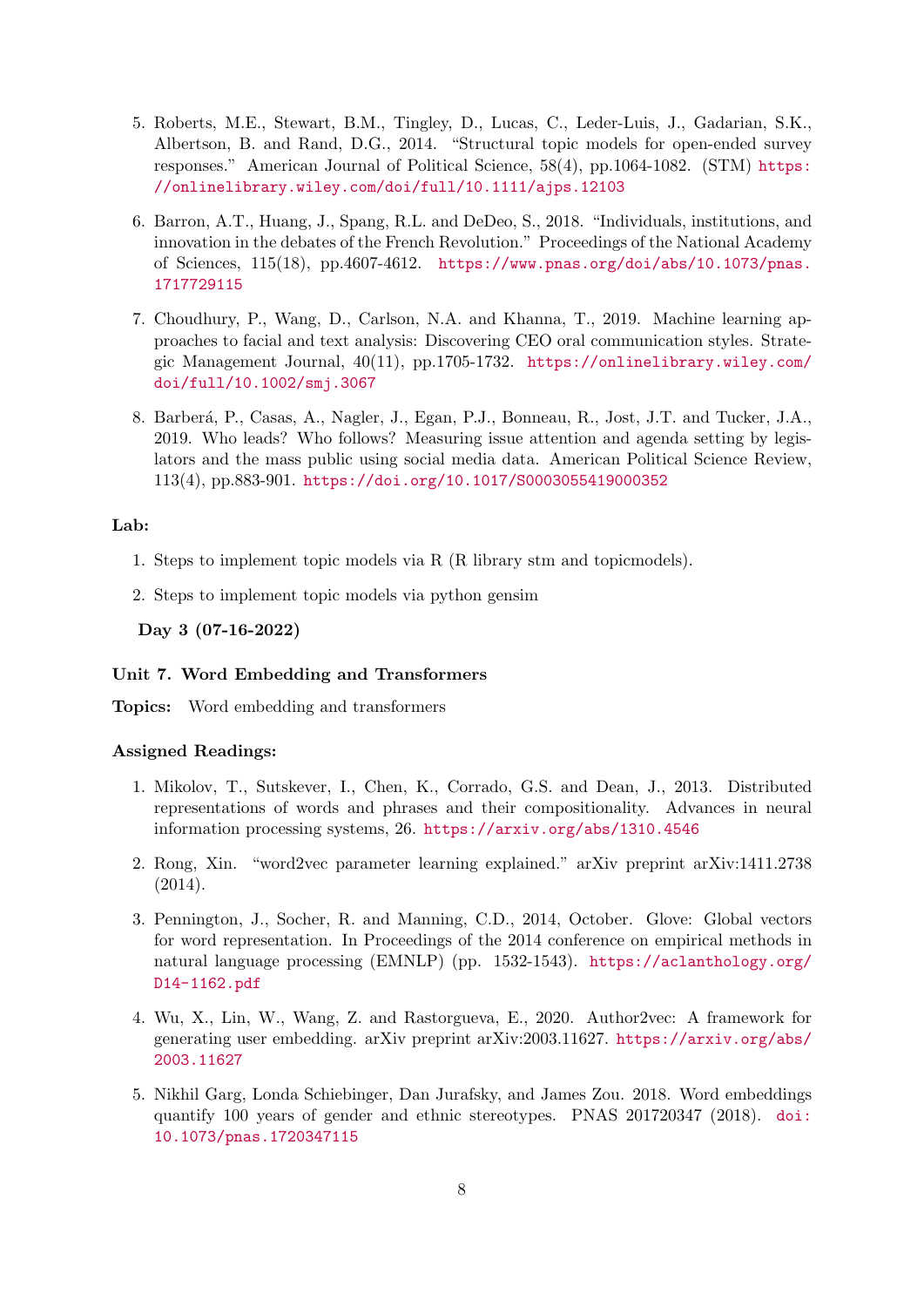- 6. Nelson, Laura K. "Leveraging the alignment between machine learning and intersectionality: Using word embeddings to measure intersectional experiences of the nineteenth century US South." Poetics (2021): 101539. [https://www.sciencedirect.com/science/](https://www.sciencedirect.com/science/article/pii/S0304422X21000115) [article/pii/S0304422X21000115](https://www.sciencedirect.com/science/article/pii/S0304422X21000115)
- 7. Kozlowski, A.C., Taddy, M., and Evans, J.A., 2019. The Geometry of Culture: Analyzing the Meanings of Class through Word Embeddings. American Sociological Review. [https:](https://journals.sagepub.com/doi/abs/10.1177/0003122419877135) [//journals.sagepub.com/doi/abs/10.1177/0003122419877135](https://journals.sagepub.com/doi/abs/10.1177/0003122419877135)
- 8. Rheault, L. and Cochrane, C., 2020. Word embeddings for the analysis of ideological placement in parliamentary corpora. Political Analysis, 28(1), pp.112-133. [https://](https://doi.org/10.1017/pan.2019.26) [doi.org/10.1017/pan.2019.26](https://doi.org/10.1017/pan.2019.26)
- 9. Murray, D., Yoon, J., Kojaku, S., Costas, R., Jung, W.S., Milojević, S. and Ahn, Y.Y., 2020. Unsupervised embedding of trajectories captures the latent structure of mobility. arXiv preprint arXiv:2012.02785. <https://arxiv.org/abs/2012.02785>
- 10. Devlin, Jacob, et al. "Bert: Pre-training of deep bidirectional transformers for language understanding." arXiv preprint arXiv:1810.04805 (2018). [https://arxiv.org/](https://arxiv.org/abs/1810.04805) [abs/1810.04805](https://arxiv.org/abs/1810.04805)
- 11. Wankm¨uller, Sandra. "Neural Transfer Learning with Transformers for Social Science Text Analysis." arXiv preprint arXiv:2102.02111 (2021). [https://arxiv.org/abs/2102.](https://arxiv.org/abs/2102.02111) [02111](https://arxiv.org/abs/2102.02111)
- 12. Liu, Q., Kusner, M.J. and Blunsom, P., 2020. A survey on contextual embeddings. arXiv preprint arXiv:2003.07278. <https://arxiv.org/abs/2003.07278>
- 13. Vicinanza, P., Goldberg, A. and Srivastava, S., 2021. Quantifying Vision through Language Demonstrates that Visionary Ideas Come from the Periphery. [https://osf.io/](https://osf.io/j24pw/download) [j24pw/download](https://osf.io/j24pw/download)

1. How to use word embedding/transformer in R or Python to achieve NLP tasks

## Unit 8. Text as Data (4)-Sentiment Analysis

- 1. Paxton, Pamela, Kristopher Velasco, and Robert W. Ressler. "Does use of emotion increase donations and volunteers for nonprofits?." American Sociological Review 85.6 (2020): 1051-1083. <https://journals.sagepub.com/doi/abs/10.1177/0003122420960104>
- 2. Flores, René D. "Do anti-immigrant laws shape public sentiment? A study of Arizona's SB 1070 using Twitter data." American Journal of Sociology 123.2 (2017): 333-384. [https:](https://www.journals.uchicago.edu/doi/abs/10.1086/692983) [//www.journals.uchicago.edu/doi/abs/10.1086/692983](https://www.journals.uchicago.edu/doi/abs/10.1086/692983)
- 3. Hassan, Tarek A., et al. "Firm-level political risk: Measurement and effects." The Quarterly Journal of Economics 134.4 (2019): 2135-2202. [https://doi.org/10.1093/qje/](https://doi.org/10.1093/qje/qjz021) [qjz021](https://doi.org/10.1093/qje/qjz021)
- 4. De Amicis, C., Falconieri, S. and Tastan, M., 2021. Sentiment analysis and gender differences in earnings conference calls. Journal of Corporate Finance, 71, p.101809. <https://www.sciencedirect.com/science/article/pii/S0929119920302534>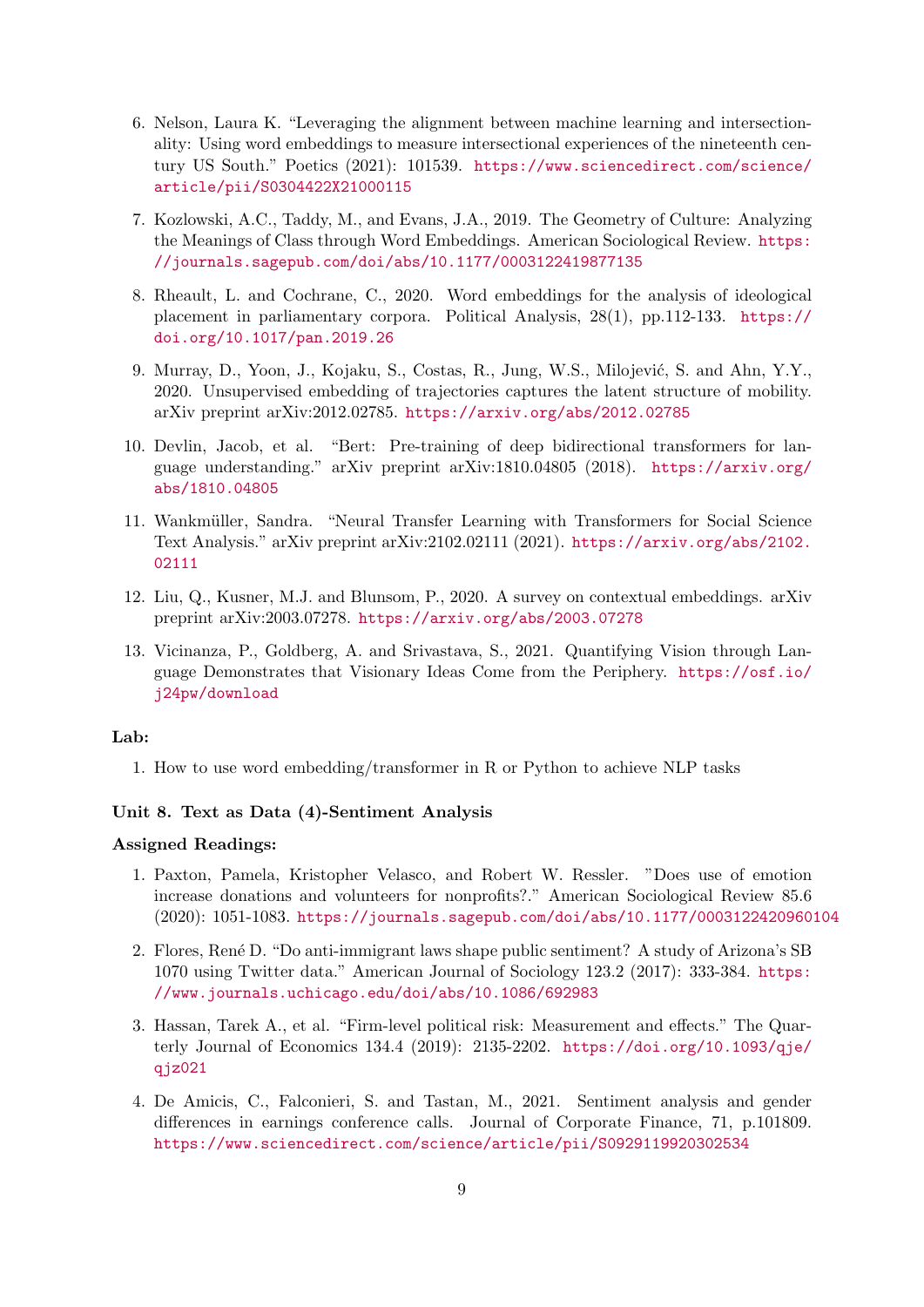5. Cook, Gavin, Junming Huang, and Yu Xie. "How COVID-19 has Impacted American Attitudes Toward China: A Study on Twitter." arXiv preprint arXiv:2108.11040 (2021). [Cook,G.,Huang,J.andXie,Y.,2021.HowCOVID-19hasImpactedAmericanAttitudesTowa](Cook, G., Huang, J. and Xie, Y., 2021. How COVID-19 has Impacted American Attitudes Toward China: A Study on Twitter. arXiv preprint arXiv:2108.11040.)rdChina: [AStudyonTwitter.arXivpreprintarXiv:2108.11040.](Cook, G., Huang, J. and Xie, Y., 2021. How COVID-19 has Impacted American Attitudes Toward China: A Study on Twitter. arXiv preprint arXiv:2108.11040.)

#### Lab:

- 1. How to conduct sentiment analysis in R or Python.
- 2. Use Twitter data to train a sentiment analysis model (code challenge).

## Module 3: Image as Data

## Day 4 (07-17-2022)

#### Unit 9. Making sense of image as data

Topics: why image as data? How do we use images for social research?

- 1. Torres, M. and Cantú, F., 2022. Learning to see: Convolutional neural networks for the analysis of social science data. Political Analysis, 30(1), pp.113-131. [https://doi.org/](https://doi.org/10.1017/pan.2021.9) [10.1017/pan.2021.9](https://doi.org/10.1017/pan.2021.9)
- 2. Jean, N., Burke, M., Xie, M., Davis, W.M., Lobell, D.B., and Ermon, S., 2016. Combining satellite imagery and machine learning to predict poverty. Science, 353(6301), pp.790-794. <https://www.science.org/doi/abs/10.1126/science.aaf7894>
- 3. Jean, N., Burke, M., Xie, M., Davis, W.M., Lobell, D.B., and Ermon, S., 2016. Combining satellite imagery and machine learning to predict poverty. Science, 353(6301), pp.790-794. Read the supplement: [https://science.sciencemag.org/content/sci/suppl/2016/](https://science.sciencemag.org/content/sci/suppl/2016/08/19/353.6301.790.DC1/Jean.SM.pdf) [08/19/353.6301.790.DC1/Jean.SM.pdf](https://science.sciencemag.org/content/sci/suppl/2016/08/19/353.6301.790.DC1/Jean.SM.pdf)
- 4. Joo, J. and Steinert-Threlkeld, Z.C., 2018. Image as data: Automated visual content analysis for political science. arXiv preprint arXiv:1810.01544. [https://arxiv.org/](https://arxiv.org/abs/1810.01544) [abs/1810.01544](https://arxiv.org/abs/1810.01544)
- 5. Han Zhang and Jennifer Pan. 2019. CASM: A Deep-Learning Approach for Identifying Collective Action Events with Text and Image Data from Social Media. Sociological Methodology. <https://journals.sagepub.com/doi/abs/10.1177/0081175019860244>
- 6. Deng, J., Dong, W., Socher, R., Li, L.J., Li, K. and Fei-Fei, L., 2009, June. Imagenet: A large-scale hierarchical image database. In Computer Vision and Pattern Recognition, 2009. CVPR 2009. IEEE Conference on (pp. 248–255). Ieee. [https://ieeexplore.](https://ieeexplore.ieee.org/abstract/document/5206848/) [ieee.org/abstract/document/5206848/](https://ieeexplore.ieee.org/abstract/document/5206848/)
- 7. Denton, E., Hanna, A., Amironesei, R., Smart, A. and Nicole, H., 2021. On the genealogy of machine learning datasets: A critical history of ImageNet. Big Data Society, 8(2), p.20539517211035955. [https://journals.sagepub.com/doi/abs/10.1177/](https://journals.sagepub.com/doi/abs/10.1177/20539517211035955) [20539517211035955](https://journals.sagepub.com/doi/abs/10.1177/20539517211035955)
- 8. Reeves, B., Robinson, T. and Ram, N., 2020. Time for the human screenome project. <https://www.nature.com/articles/d41586-020-00032-5>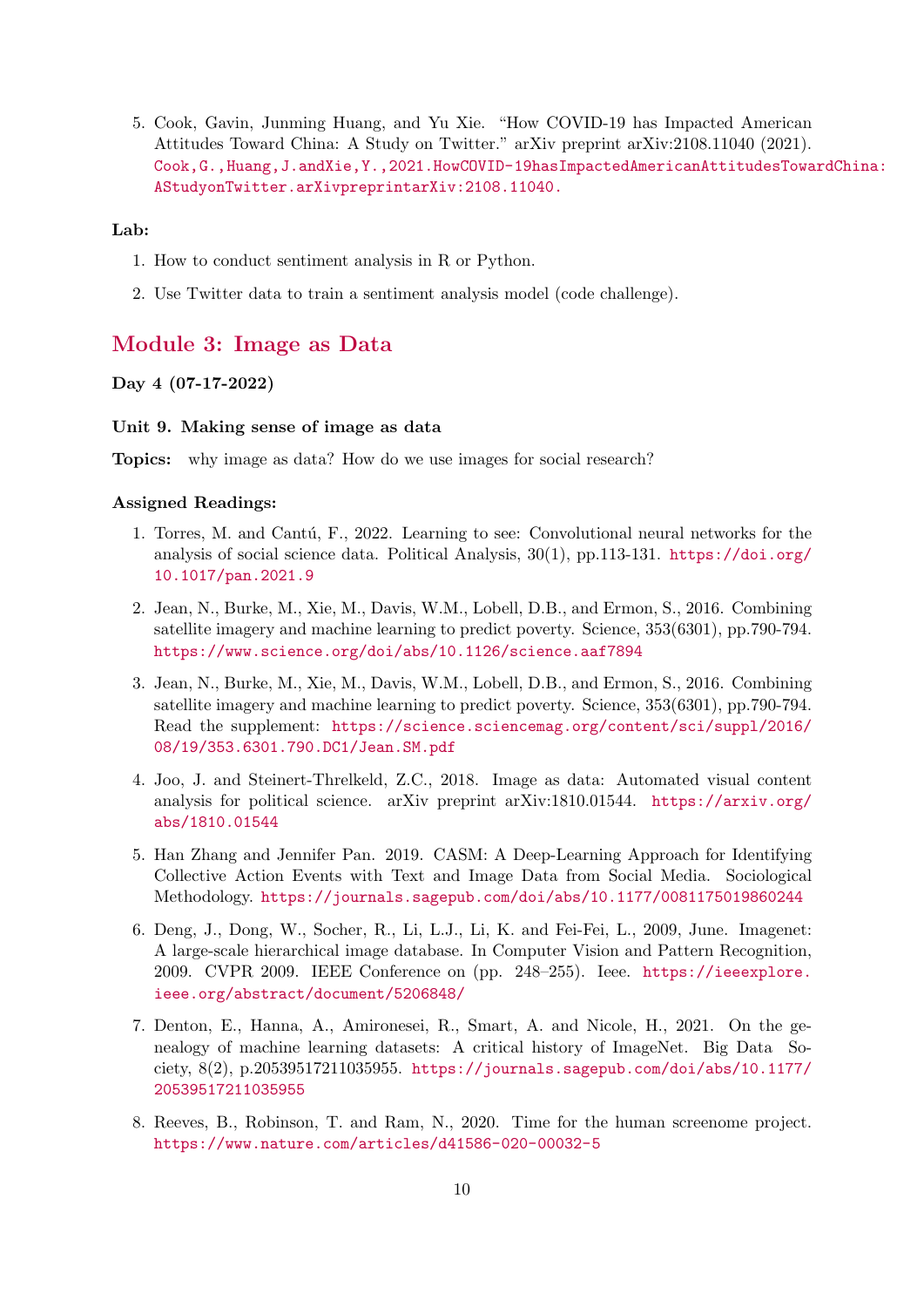- 1. Basic knowledge about using R or Python to obtain and process images
- 2. Extra Resource: <http://neuralnetworksanddeeplearning.com/>

#### Unit 10. A brief survey of computer vision tools for social sciences

Topics: Methods to implement image recognition, extract useful image information, machine learning methods, transfer learning approach, etc.

- 1. LeCun, Y., Bengio, Y. and Hinton, G., 2015. Deep learning. Nature, 521(7553), pp.436- 444. <https://www.nature.com/articles/nature14539>
- 2. Goodfellow et al. Deep Learning. Chapter 6-10.
- 3. Watch the video and read notes of Introduction to Convolutional Neural Network: [http:](http://cs231n.github.io/convolutional-networks/) [//cs231n.github.io/convolutional-networks/](http://cs231n.github.io/convolutional-networks/)
- 4. Krizhevsky, A., Sutskever, I. and Hinton, G.E., 2012. Imagenet classification with deep convolutional neural networks. In Advances in neural information processing systems (pp. 1097–1105).<https://dl.acm.org/doi/10.1145/3065386>
- 5. Szegedy, C., Liu, W., Jia, Y., Sermanet, P., Reed, S., Anguelov, D., Erhan, D., Vanhoucke, V. and Rabinovich, A., 2015. Going deeper with convolutions. In Proceedings of the IEEE conference on computer vision and pattern recognition (pp. 1-9). [https://www.](https://www.cv-foundation.org/openaccess/content_cvpr_2015/html/Szegedy_Going_Deeper_With_2015_CVPR_paper.html) [cv-foundation.org/openaccess/content\\_cvpr\\_2015/html/Szegedy\\_Going\\_Deeper\\_Wi](https://www.cv-foundation.org/openaccess/content_cvpr_2015/html/Szegedy_Going_Deeper_With_2015_CVPR_paper.html)th\_ [2015\\_CVPR\\_paper.html](https://www.cv-foundation.org/openaccess/content_cvpr_2015/html/Szegedy_Going_Deeper_With_2015_CVPR_paper.html)
- 6. Bressem, K.K., Adams, L.C., Erxleben, C., Hamm, B., Niehues, S.M. and Vahldiek, J.L., 2020. Comparing different deep learning architectures for classification of chest radiographs. Scientific reports, 10(1), pp.1-16. [https://www.nature.com/articles/](https://www.nature.com/articles/s41598-020-70479-z) [s41598-020-70479-z](https://www.nature.com/articles/s41598-020-70479-z)
- 7. Li, Shan, and Weihong Deng. "Deep facial expression recognition: A survey." IEEE transactions on affective computing (2020). [https://ieeexplore.ieee.org/abstract/](https://ieeexplore.ieee.org/abstract/document/9629313/) [document/9629313/](https://ieeexplore.ieee.org/abstract/document/9629313/)
- 8. Liu, Zhuang, et al. "A ConvNet for the 2020s." arXiv preprint arXiv:2201.03545 (2022). <https://arxiv.org/abs/2201.03545>
- 9. Dosovitskiy, A., Beyer, L., Kolesnikov, A., Weissenborn, D., Zhai, X., Unterthiner, T., Dehghani, M., Minderer, M., Heigold, G., Gelly, S. and Uszkoreit, J., 2020. An image is worth 16x16 words: Transformers for image recognition at scale. arXiv preprint arXiv:2010.11929. <https://arxiv.org/abs/2010.11929>
- 10. Liu, Z., Lin, Y., Cao, Y., Hu, H., Wei, Y., Zhang, Z., Lin, S. and Guo, B., 2021. Swin transformer: Hierarchical vision transformer using shifted windows. In Proceedings of the IEEE/CVF International Conference on Computer Vision (pp. 10012-10022). [https:](https://arxiv.org/abs/2103.14030) [//arxiv.org/abs/2103.14030](https://arxiv.org/abs/2103.14030)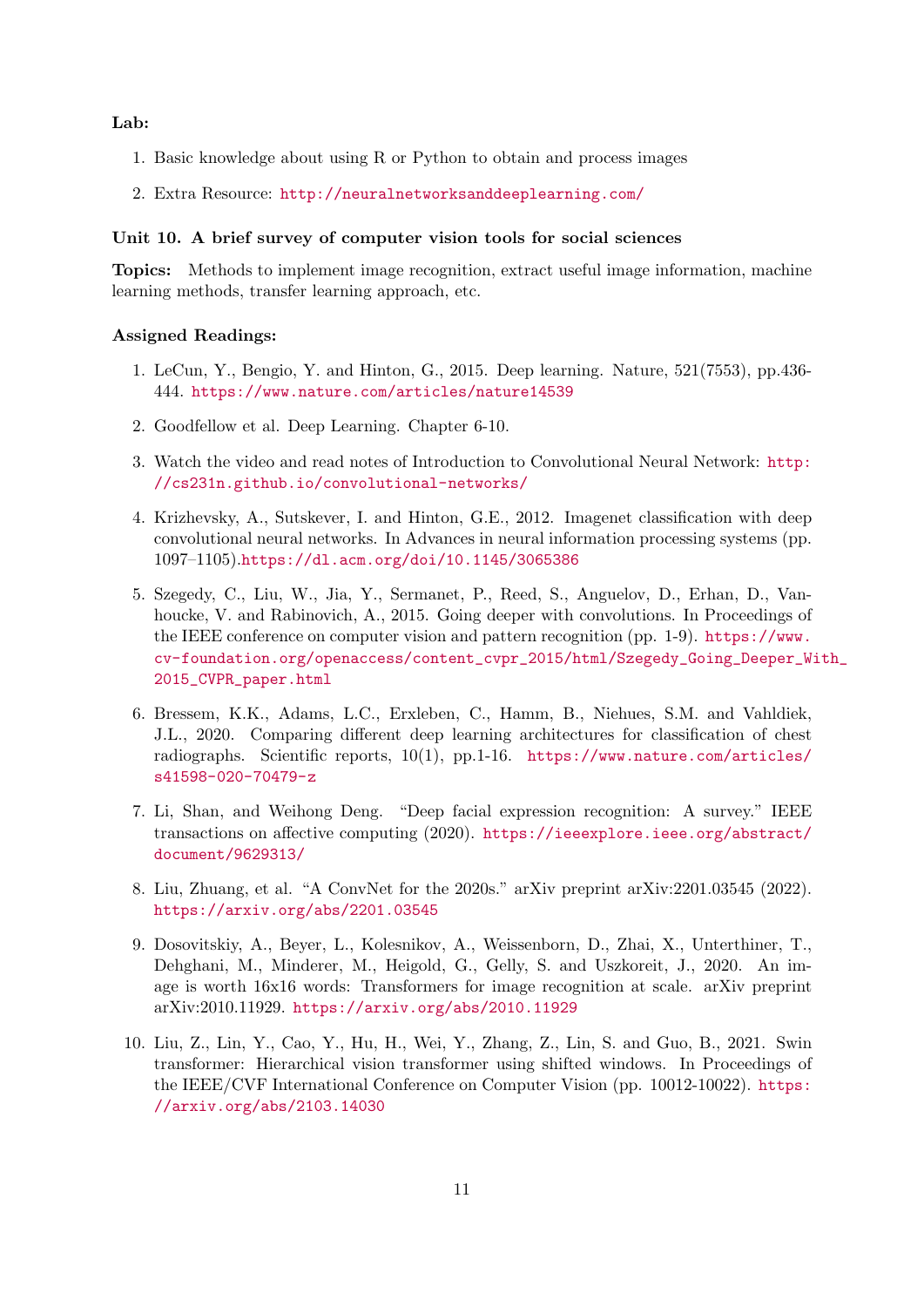- 11. Chaudhari, S., Mithal, V., Polatkan, G. and Ramanath, R., 2021. An attentive survey of attention models. ACM Transactions on Intelligent Systems and Technology (TIST), 12(5), pp.1-32. <https://dl.acm.org/doi/abs/10.1145/3465055>
- 12. Khan, S., Naseer, M., Hayat, M., Zamir, S.W., Khan, F.S. and Shah, M., 2021. Transformers in vision: A survey. ACM Computing Surveys (CSUR). [https://dl.acm.org/](https://dl.acm.org/doi/abs/10.1145/3505244) [doi/abs/10.1145/3505244](https://dl.acm.org/doi/abs/10.1145/3505244)
- Lab: Image data storage, cleaning, and processing in Python.

#### Day 5 (07-16-2022)

#### Unit 11. Main frameworks to analyze image data

Topics: how to use Keras (or Pytorch) frameworks to analyze image data and train your neural network.

#### Assigned Readings:

- 1. Chollet, Francois. Deep learning with Python. Simon and Schuster, 2021. Chapter 4-9.
- 2. Deep Learning with Pytorch. Chapter 1-8.
- 3. TensorFlow Tutorial: <https://www.tensorflow.org/tutorials>
- 4. Explore some code examples: <https://keras.io/examples/>
- 5. Pytorch Tutorial: [https://pytorch.org/tutorials/beginner/deep\\_learning\\_60min\\_](https://pytorch.org/tutorials/beginner/deep_learning_60min_blitz.html) [blitz.html](https://pytorch.org/tutorials/beginner/deep_learning_60min_blitz.html)
- 6. Check facenet project: <https://github.com/davidsandberg/facenet>
- 7. Check openface project: <http://cmusatyalab.github.io/openface/>

#### Lab

- 1. Google Cloud Service; TensorFlow; Keras; R packages (torch or keras).
- 2. An example using pytorch to replicate the Jean et al's result: [https://github.com/](https://github.com/joshzyj/predicting-poverty-replication) [joshzyj/predicting-poverty-replication](https://github.com/joshzyj/predicting-poverty-replication)
- 3. Use google map api to obtain google images/Use Jean's model to predict economic outcomes/visualize and map the outcomes (code challenge)

## Optional Module: Audio and Video as Data

### Unit 12. Audio and Video data

Topics: Introducing basic methods to process acoustic data and speech recognition; Introducing basic methods to process video data; introducing social research based on video data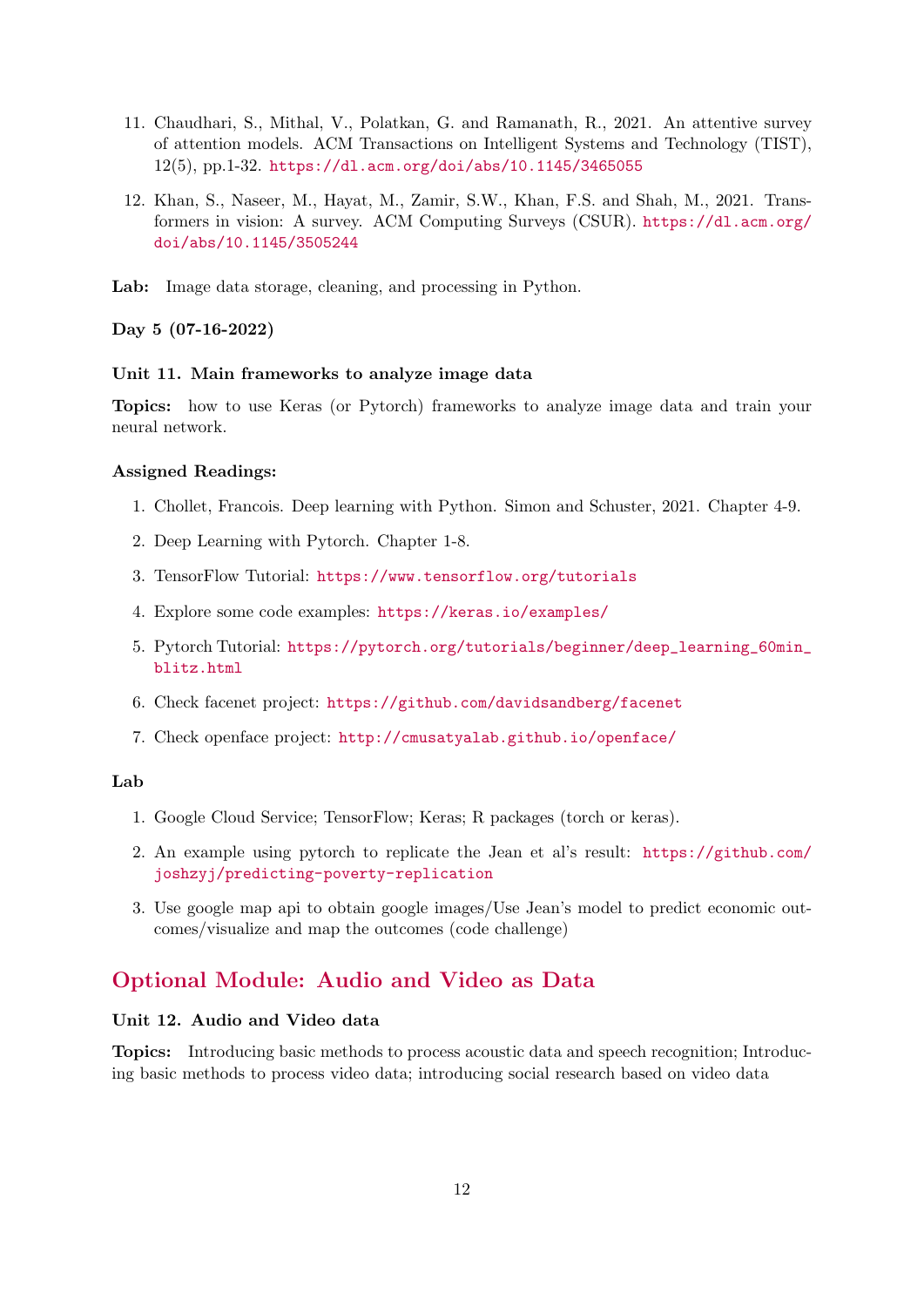#### Assigned Readings:

- 1. Dietrich, Bryce J., Matthew Hayes, and Diana Z. O'brien. "Pitch perfect: Vocal pitch and the emotional intensity of congressional speech." American Political Science Review 113.4 (2019): 941-962. <https://doi.org/10.1017/S0003055419000467>
- 2. Dietrich, Bryce J. "Using motion detection to measure social polarization in the US House of Representatives." Political Analysis 29.2 (2021): 250-259. [https://doi.org/10.1017/](https://doi.org/10.1017/pan.2020.25) [pan.2020.25](https://doi.org/10.1017/pan.2020.25)
- 3. Qin and Yang. 2019. What you say and how you say it matters. Proceedings of the 57th Annual Meeting of the Association for Computational Linguistics, Florence, Italy. <https://aclanthology.org/P19-1038/?ref=https://codemonkey.link>
- 4. Choudhury, Prithwiraj, et al. "Machine learning approaches to facial and text analysis: Discovering CEO oral communication styles." Strategic Management Journal 40.11 (2019): 1705-1732. <https://onlinelibrary.wiley.com/doi/abs/10.1002/smj.3067>

#### Lab:

- 1. Using Keras, Tensorflow, and DeepSpeech to build and train a speech recognition model and object detection model.
- 2. Explore Essentia: <https://essentia.upf.edu/documentation.html> and [https://mtg.](https://mtg.github.io/essentia-labs/news/tensorflow/2020/01/16/tensorflow-models-released/) [github.io/essentia-labs/news/tensorflow/2020/01/16/tensorflow-models-released/](https://mtg.github.io/essentia-labs/news/tensorflow/2020/01/16/tensorflow-models-released/)
- 3. Explore librosa:<https://librosa.org/doc/latest/index.html>
- 4. Stanford Cable TV News Analyzer: <https://tvnews.stanford.edu/methodology>
- 5. YOLO3: <https://pjreddie.com/media/files/papers/YOLOv3.pdf>
- 6. Explore YOLO3 (You Only Look Once–for Object Detection): [https://www.youtube.](https://www.youtube.com/watch?v=MPU2HistivI&feature=youtu.be&ab_channel=JosephRedmon) [com/watch?v=MPU2HistivI&feature=youtu.be&ab\\_channel=JosephRedmon](https://www.youtube.com/watch?v=MPU2HistivI&feature=youtu.be&ab_channel=JosephRedmon)
- 7. Here is the instruction of how to use YOLO3: <https://pjreddie.com/darknet/yolo/>

## Optional Module: Place and Map as Data

## Unit 13. Place and Map data

Topics: Introducing basic methods to process geospatial data.

- 1. Moro, E., Calacci, D., Dong, X. and Pentland, A., 2021. Mobility patterns are associated with experienced income segregation in large US cities. Nature communications, 12(1), pp.1-10. <https://www.nature.com/articles/s41467-021-24899-8>
- 2. Chang, S., Pierson, E., Koh, P.W., Gerardin, J., Redbird, B., Grusky, D. and Leskovec, J., 2021. Mobility network models of COVID-19 explain inequities and inform reopening. Nature, 589(7840), pp.82-87. [https://www.nature.com/articles/s41586-020-2923-3?](https://www.nature.com/articles/s41586-020-2923-3?te=1&nl=opinion-today&emc=edit_ty_20201216) [te=1&nl=opinion-today&emc=edit\\_ty\\_20201216](https://www.nature.com/articles/s41586-020-2923-3?te=1&nl=opinion-today&emc=edit_ty_20201216)